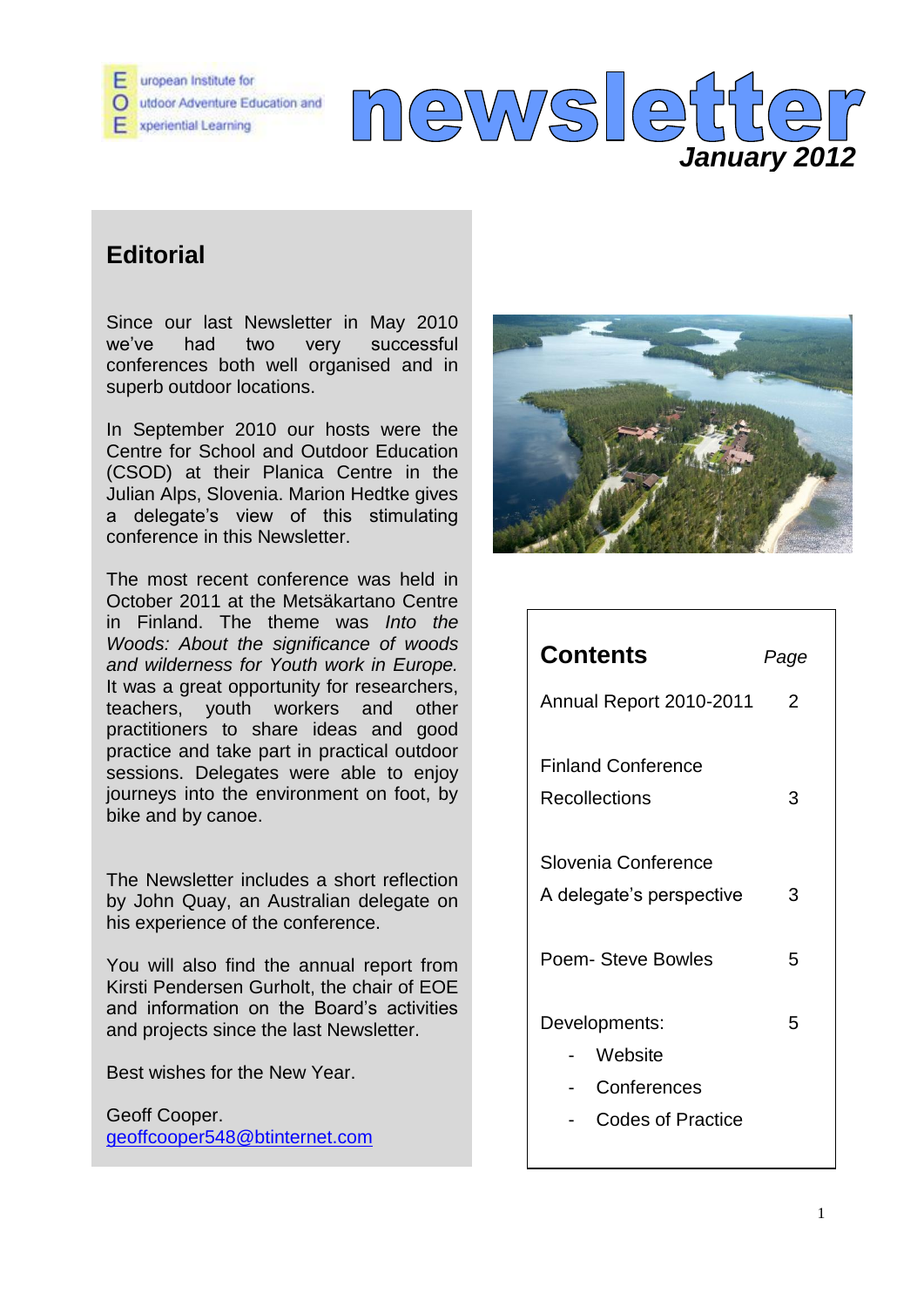# **Annual Report**

### **Sept 2010 – Sept 2011**

The mission of the European Institute [\(www.eoe-network.org\)](http://www.eoe-network.org/) is to bring together and develop networks among social and youth workers, teachers, educators, academics and students concerning Outdoor Adventure Education and Experiential Learning across Europe.

The Board of the EOE consists of Kirsti Pedersen Gurholt, Chair, Peter Becker, Vice-Chair, Jochem Schirp, Treasurer, with Andy Ashworth, Jari Kujala, Robbie Nicol, Ralf Westphal, Barbara Humberstone as board members. Magda Jedrzejczyk, Geoff Cooper and Irena Kokalj are co-opted members, and Andi Williams, Chris Loynes, Pete Higgins are corresponding members. The Board has had two meetings; in Helsinki January 2011, and in Metsäkartano June 2011 to plan the 2011 European conference.

The main task for the Board has been the planning and cooperation with the Youth Center Metsäkartano, Finland in organizing the 11<sup>th</sup> European Conference on Outdoor Adventure Education and Experiential Learning, titled *Into the Woods: About the significance of the woods and wilderness in youth work across Europe,* held in Metsäkartano October 7-10<sup>th</sup> 2011.

The Board wants to thank executive manager Jari Korkalainen and Tanja Liimatainen for their inspiring collaboration and for the time, effort, hard work and financial support which over the last two years have been put into the planning and preparations for this conference. The Board's networks and members participated in the 5th International Outdoor Education Research Conference on *Research in "friluftsliv" and outdoor education. Different places, critical perspectives and new possibilities,* held in Denmark 4-8th July 2011. The Chair of the EOE represented the Board at the celebration of the  $25<sup>th</sup>$  anniversary of the bsj-Marburg, August 19-20th 2011.

The Board is very grateful to the EOE sub-network *Breaking Barriers* finally completing a *Handbook on outdoor youth work among disabled,* and to the university-based network *COMPASS* for having succeeded getting funding for a joint two years master programme titled *Transcultural European Outdoor Studies,* starting in September 2011. The University of Marburg is the coordinator, working in collaboration with the University of Cumbria and Norwegian School of Outdoor Studies [\(www.erasmusmundus-teos.eu\)](http://www.erasmusmundus-teos.eu/).

The work of the EOE is voluntarily based and interest is increasing. New members regularly attend the network. The main challenge is to find the time and resources to finance the administration of the website, produce new publications, initiate projects and to plan conferences. The Board is constantly looking for new partner organisations to organize conferences and is open for dialogue and ideas from its members on all related issues.

#### **Kirsti Pedersen Gurholt,**

**Chair, European Institute for Outdoor Adventure Education and Experiential Learning** 

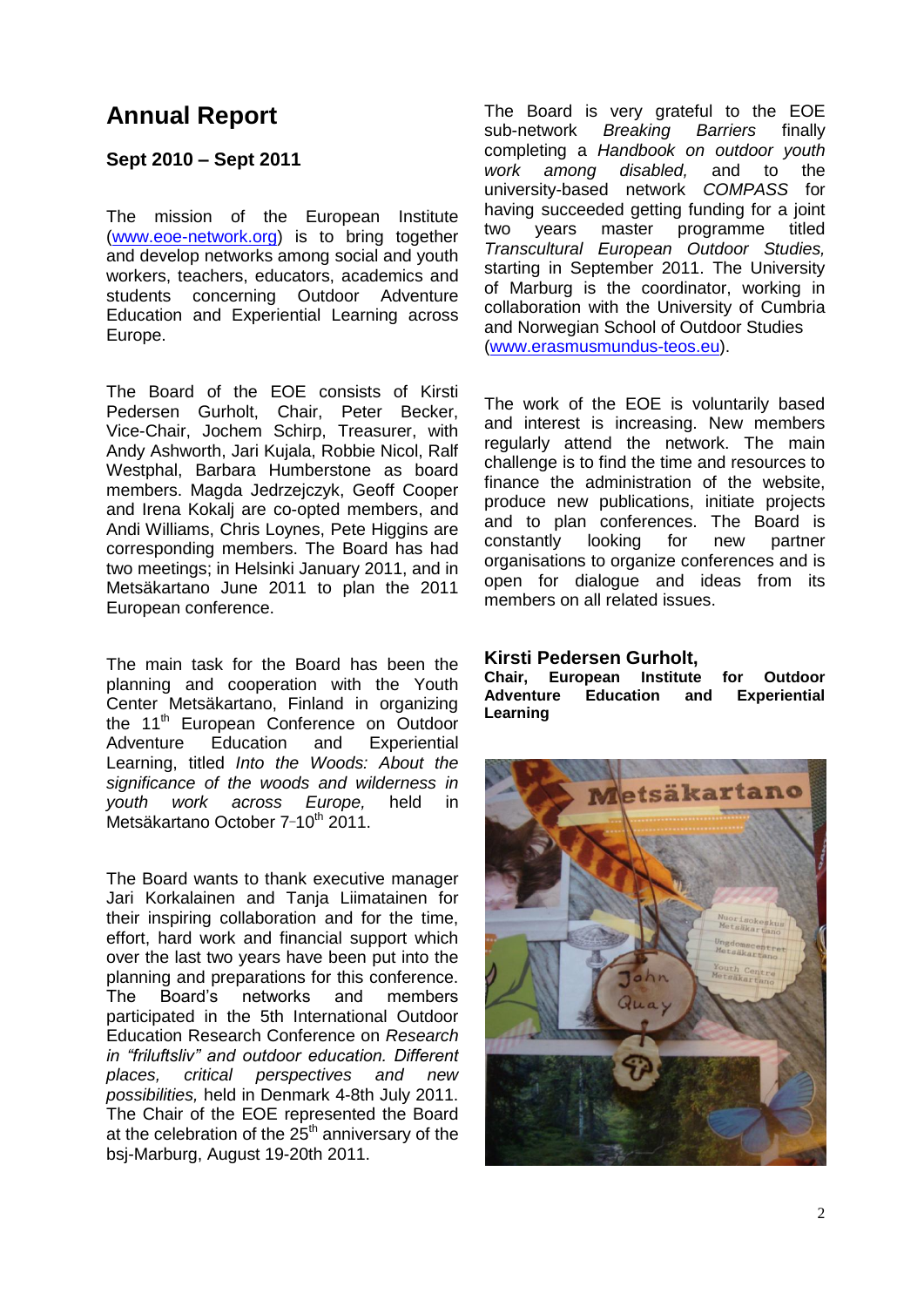## *Message from Tanja Liimatainen:*

[90822/](https://www.facebook.com/groups/230240793690822/%20/%20_blank)

You will find some of the Power Point presentations from the conference at: [www.slideshare.net/metsakartano](http://www.slideshare.net/metsakartano%20/%20_blank) some of the pictures taken during conference: [www.flickr.com/photos/metsakartanoyout](http://www.flickr.com/photos/metsakartanoyouthcentre/sets/%20/%20_blank) [hcentre/sets/](http://www.flickr.com/photos/metsakartanoyouthcentre/sets/%20/%20_blank) If you are on Facebook, you will find more pictures from EOE Facebook group: [www.facebook.com/groups/2302407936](https://www.facebook.com/groups/230240793690822/%20/%20_blank)



# **2011 EOE Finland Conference Recollections**

Expressed in the reserved English of Finland, the recent EOE conference was a "truly wonderful experience." In colloquial Australian it was a "bewdy, fair dinkum." Following the lead of Steve Bowles, I thought I'd pen a poem to help share the character of the event (although my effort is not in Steve's league).

*Into the woods, amongst the trees From far and wide: EOE*

*Sauna, Coffee, Beer and Wine Tongues oiled for talking, Finnish time*

*Many people, many places Spoke kind words with caring faces* *Sharing experience of child and challenge And hopes of restoring a natural balance*

*This task is great, it's never done But we strove together (plus one Australian)*

Thanks for making me feel so welcome as a non-European at the EOE conference. Great job Tanja and Metsäkartano, the Board, and all involved. All the best until we meet again. John Quay – University of Melbourne – [jquay@unimelb.edu.au](mailto:jquay@unimelb.edu.au)

# **2010 EOE Conference: "Encountering, Experiencing and Exploring Nature in Education"**

A Delegate's Perspective

The  $10<sup>th</sup>$  annual EOE conference on the theme of "Encountering, Experiencing and Exploring Nature in Education" was held in Planica, Slovenia, in September 2011. It was organised in partnership with the Centre for School and Outdoor Education Slovenia (CSOD). Our hosts chose a spectacular landscape and location for the conference, the Olympic Sports Centre, surrounded by the mountains of the Triglav National Park.

Some 90 participants from 10 European countries and New Zealand and Australia met to exchange ideas with colleagues and learn from the mountain environment. During the welcoming speech we learnt that although Slovenia is small there is a lot of experience in outdoor education. CSOD organises outdoor activities in 23 outdoor centres in Slovenia with emphasis on natural sciences and sport as part of the extended curriculum throughout the nine years of elementary school.

All participants of the conference were enthralled by Karen Barfod's keynote speech and it became clear that challenges in education for both teachers and students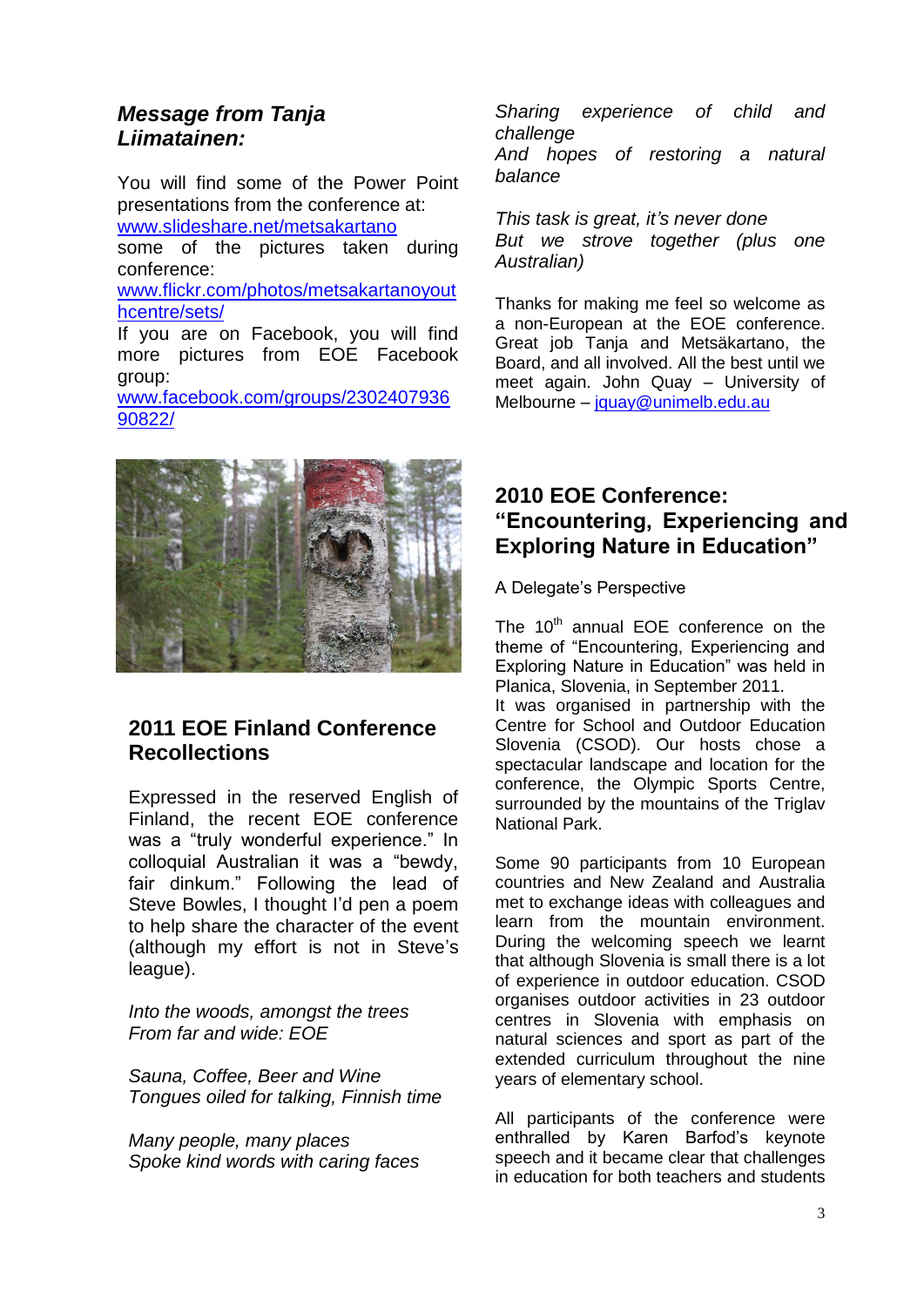often start at your front door. She introduced us to this years main topic: **what importance does nature have in education and what should this education be like?** The challenge was how to relate outdoor activities to the natural sciences in secondary schools.

Then we found our own way through a wide range of lectures and opportunities to exchange experiences. The conference timetable offered us 47 lectures, 3 outdoor workshops and an excursion to a cave in the Slovenian Karst in the south of the country. The lectures were a well balanced mixture of presentations by practitioners and researchers of outdoor education and also by teachers of natural sciences from different cultural backgrounds and systems.

How do the Scandinavian countries integrate the idea of Friluftsliv in education? What can the Danish Udeskole achieve? What are examples of the German Erlebnispädagogik? What are the experiences of Forest Schools? How do chemists, biologists or mathematicians use nature to explain scientific phenomena? Are we aware of sustainability in outdoor learning? What does the Scottish question "Living wild – education, therapy or neither" mean? Have the Slovenes found the right way for education in nature in their centres? How do countries such as Iceland, Ireland, Poland, Czech Republic and Austria achieve the task of encountering, experiencing and exploring nature in outdoor education? And last but not least Who is financing this work?

These inspiring questions are high mountains to climb in this field of education, but not inaccessible. We gained much from sharing our views and gaining new ideas from across Europe.

Beside this huge theoretical input and practical programmes on outdoor education we all realised that there are some other skills that can be helpful for surviving in nature, e.g. coordinating your legs while dancing "Sieben-Schritt" and Polka or to be able to make a "poacher's flute".

A big "Thank You" to our hosts, CSOD, for organising such a successful conference.

#### **Marion Hedtke**

#### **Head of "Querfeldein" (cross-country)**

Marion designs and carries out the outdoor programme in cooperation with the Schullandheim Schloss Dreilützow in Mecklenburg,Northern Germany and organises international youth projects.

### **Editor's note:**

You can find a collection of papers from the Slovenian conference on CSOD web site: [www.csod.si/index.php?str=339](http://www.csod.si/index.php?str=339)

And you can see a slide show of conference photos on You Tube: [http://www.youtube.com/watch?v=5zbP9Pi](http://www.youtube.com/watch?v=5zbP9PiPm1U) [Pm1U](http://www.youtube.com/watch?v=5zbP9PiPm1U)

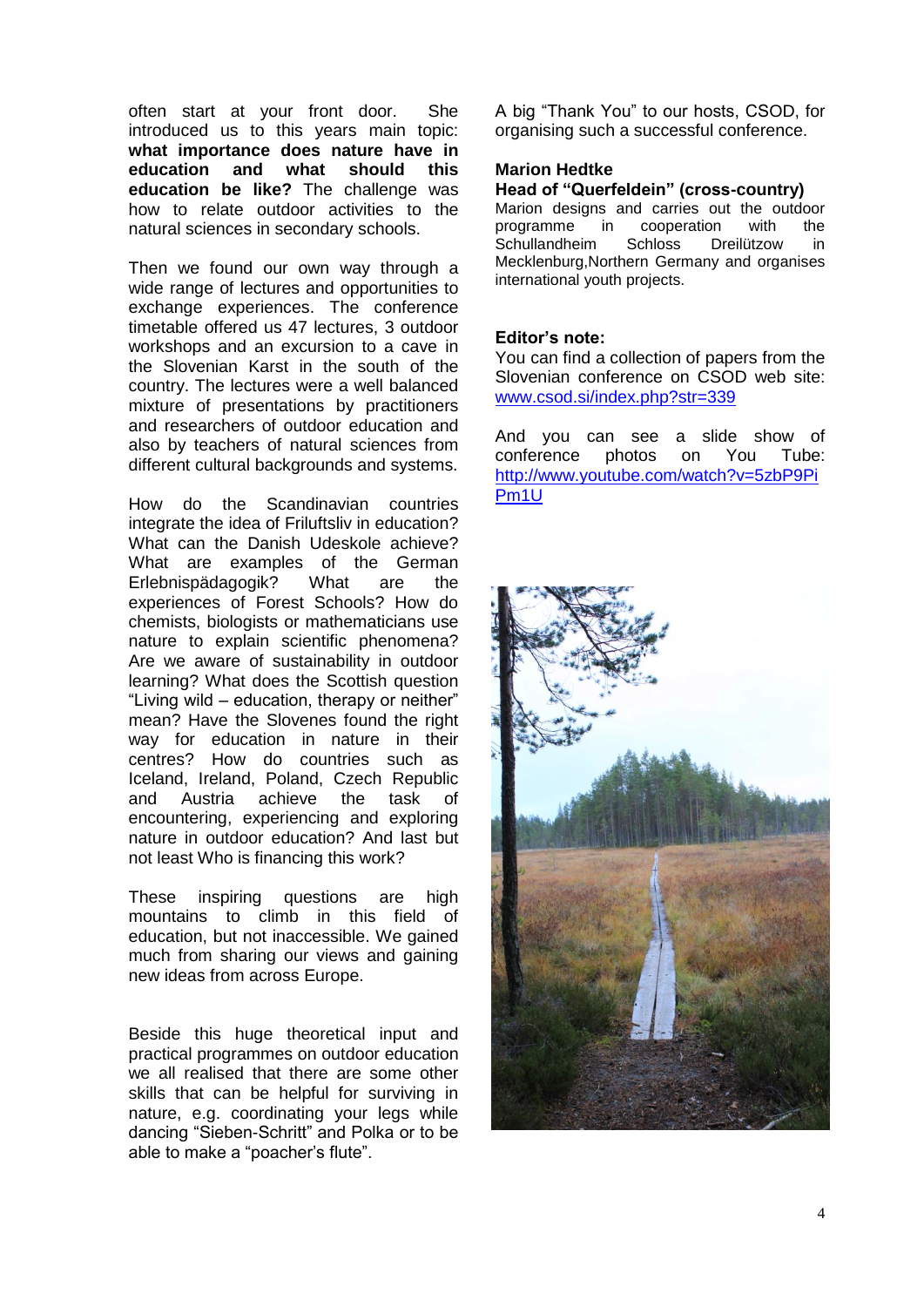#### **MY FOREST THAT REMAINS, DEAD AND ALIVE**

*My forest is not your forest Your forest is different. Much different, and more, And different to mine.*

*My forest is what is left behind That demands attention, Interpretation, Living, and yet still left behind. And your forest is much, much, more different to mine.*

*Your forest is just a game With a voice. A voice that is a game, A game Reproduced By nothing much at all.*

*My forest is speaking to me with no voice. My forest is my echo Not yours. My forest speaks to me. And, To me alone.*

*My forest divides you and me. You are dead. I am alive, In my forest.*

*My forest is a silent echo that bounces back, Bounces back. But not to you.*

*With my forest I know myself. I know Know Myself. Myself, Alone. Alone I am, in my forest, The Modern way.*

*But I know myself, alone. I know myself the Modern way Alone, alone In my forest. Alone.*

**Steve Bowles ( Finland October 2011)**

# **DEVELOPMENTS**

### **Website**

The Board discussed the need to update and improve the quality of the Institute's website. Jochem Schirp and Peter Becker offered to develop a new website which will be administered by bsj Marburg. This was agreed and it was felt that the new site needed to appeal to funders and the general public as well as members of EOE. Drafts will be distributed to the Board for comments and fund raising has started for the site.

The existing website is at: [www.eoe-network.org/Statement.htm](http://www.eoe-network.org/Statement.htm)

## **Future Conferences**

Following discussions at Metsäkartano, some of the Board met Steve Lenartowicz at Derwent Hill Outdoor Education Centre near Keswick in the English Lake District in November to discuss possibilities for a 2012 Conference. This is still at a planning stage but it is proposed that the theme will be based around the keywords of **Youth, Health, Sustainability and Social Inclusion.**

A Conference is being planned with the co-operation of Erik Backman, Swedish School for Sport and Health Sciences, in Stockholm in 2013. It will be based on **urban outdoor adventure and learning for schools and youth work.**



*In the Woods- Practical outdoor session, Finland Conference.*